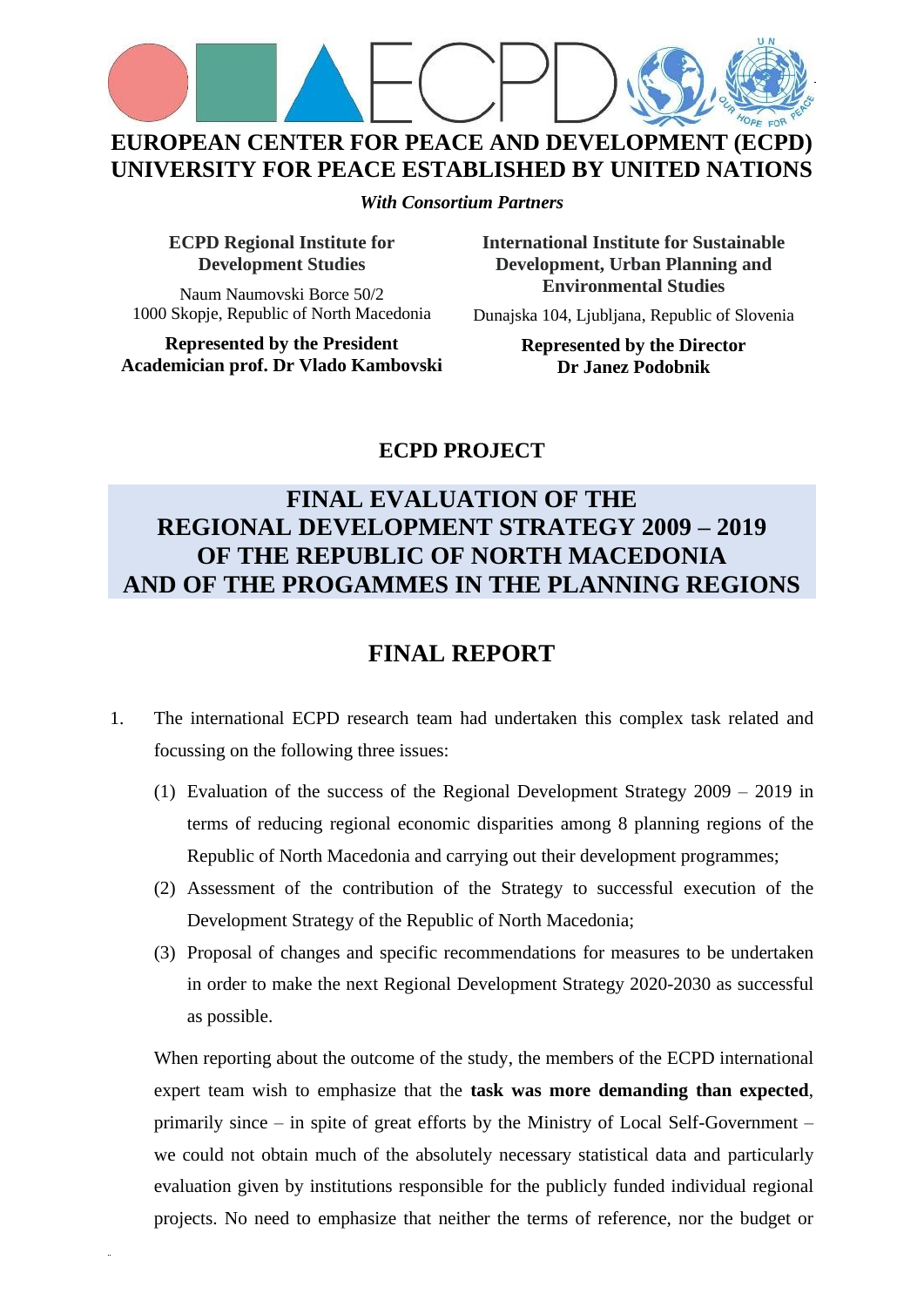time frame, allowed the team to evaluate individual projects on their own. It was made clear on our initial meeting in Skopje, on 13 November 2019, that the evaluation will be done on the basis of the available documentation and by econometric analysis using macroeconomic indicators. Here, it should be emphasized that all evaluations and gradings were made exclusively based on official and government reports, and additionally supported by Survey results.

The team partly compensated lack of relevant project data by conducting an **online Survey**, but due to somewhat biased composition of respondents (high share of respondents from the Skopje region, and many from state entities and public companies), these conclusions had to be taken into account with a certain measure of caution.

Still, the team members believe that **everything possible was done in given conditions, and have produced a useful study,** offering an overview of the efforts to reduce regional economic disparities in the Republic of North Macedonia – as complete as never before. Also, we trust that we have **identified the key problems** to be addressed by the next Regional Development Strategy, as well as **proposed the additional measures and policies** to be introduced to make the next Strategy an even bigger success than the 2009-2019 Strategy.

2. Since our main Conclusions and Recommendations are extensively elaborated in the fifth Chapter of the Study, and briefly presented in the Executive Summary, here we only wish to **shortly point to some of the key analytical observations and specific proposals**, which we believe could contribute to the success of the next Regional Development Strategy of the Republic of North Macedonia.

Perhaps an **introductory comment is needed** in order to prevent any misunderstanding: members of the team have made a number of critical assessments of some defficiencies in the Strategy itself, as well as lack of coordination with national Economic Development Strategy (primarily due to lack of properly articulated priorities), as well as less than perfect implementation policies and measures. At the same time, readers of the Study will notice, that we have given **high marks to the actually achieved results** in reducing regional disparities (GDP pc ratio between the richest and the poorest region have shrinked during 2009-2017 from **3.6** to at least **2.9 –** in some calculations even **2.4**). This is better than **2.5,** set in the original Strategy, and rather close to the ambitious new target of **2.2,** from 2014 Strategy Update. The 7 regions average ratio to Skopje region has been reduced during 2009-2017 from 2.4 to 1.9, which is certainly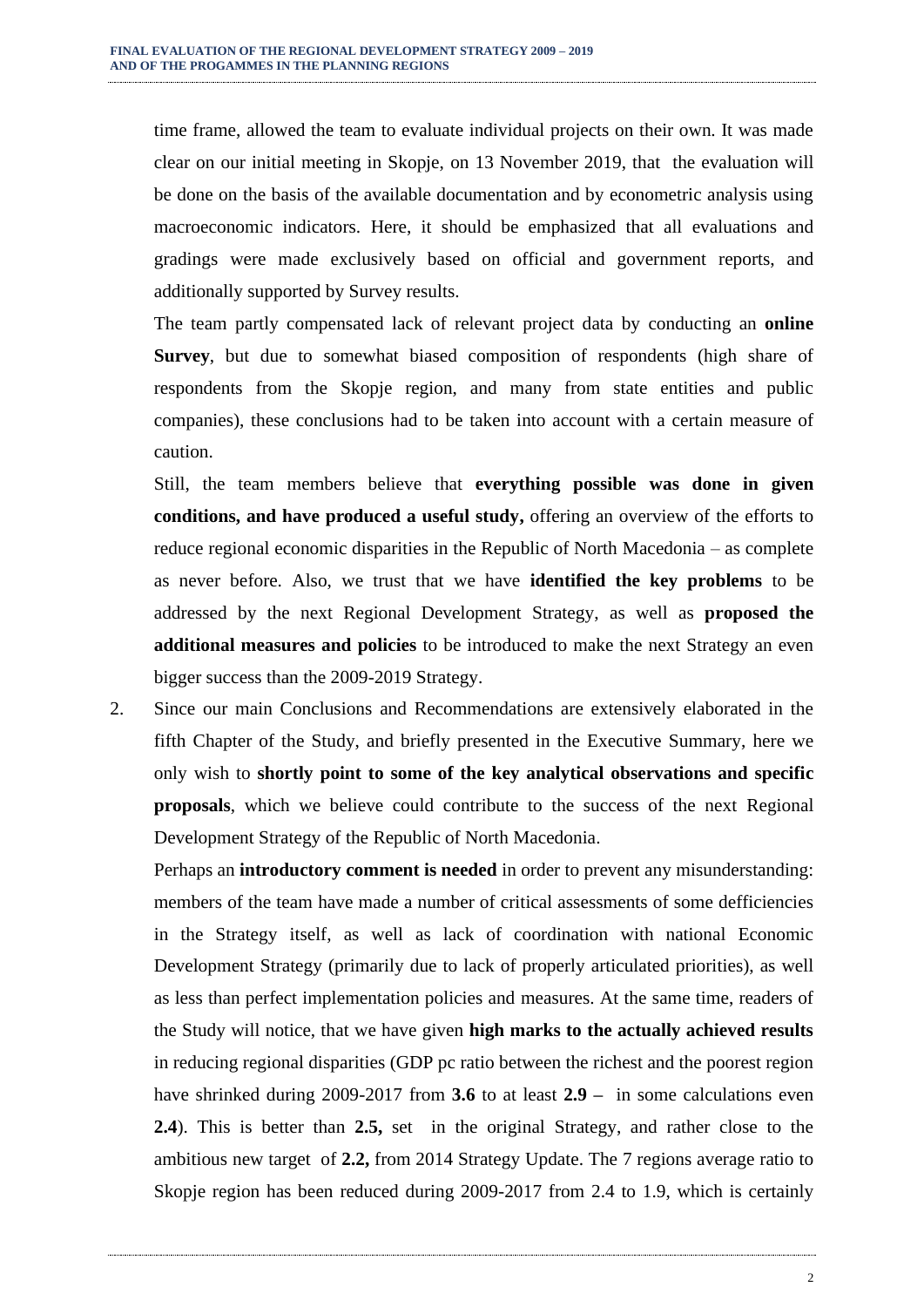**impressive** and **encouraging**. Namely, the differences among NUTS-3 regions in EU have in the same period increased, in spite of generous Cohesion support.

How did individual planning regions perform in terms of GDP pc vis-a-vis Skopje in the period 2009 - 2017? They all performed favourably, while the best were North Eastern region (advancing from coefficients 3.4 to 2.4), Eastern (from 2.3 to 1.4), Polog (from 3.6 to 2.9), and South Eastern (from 1.8 to 1.2). They were followed by: Pelagonia (from 1.7 to 1.3), Vardar (from 1.6 to 1.4) and finally South Western region (from 1.8 to 1.7).

Though GDP growth is important, the **Development Index** tells us much more about the **shrinking regional disparities**. Between the periods 2008-2012 and 2013-2017 the following 3 regions (East, Pelagonia, and Polog) have improved their index versus Skopje by 17, 11, and 9 points – coming to indeces of 63, 60 and 54 points (check Table 3, page 44 in the Study). During the same period Skopje has advanced by only 2 points.

However, in this framework the Republic of North Macedonia still has **two important issues to address**: (a) reducing the **unbalanced dominance of Skopje region** (over 30% of population, 43% of BDP, 55% of fixed capital investment, 56% of exports, and 70% of investment); and (b) **preventing or at least reducing emigration and brain drain,** affecting particularly the poorer regions of Vardar, Pelagonia, South East, and South West.

The fight for higher **regional cohesion in Europe** is still far from being successfully completed. The index of poorest NUTS3 region in EU is 31% and the richest 253% of EU27 average. It is quite surprising that even **27%** of the EU population still lives below 75% of EU average GDP per capita. In the Republic of North Macedonia this is the situation with only **25%** of country's population, in 6 out of 8 planning regions. In this comparison one cannot neglect the difference in GDP pc in EU (average), and in Rep.of North Macedonia (29,230  $\epsilon$  vs. 4,763  $\epsilon$ ). This means that the 27% of average poor in EU live with up to 21,922  $\epsilon$  yearly, and in Rep.of North Macedonia 25% of average poor live with up to  $3,572 \in \mathbb{R}$  in PPP – which means 6 times less.

3. When faced with the intention to interpret what were the **key factors contributing to the positive developments** – in terms of regional development policy – members of the team must admit to be reluctant in offering a single clear answer. There is no doubt that project funding has played a role, but our econometric calculations indicate that the investment of **373.8 mil €** over the period of 2009-2019 going into **2,247 projects**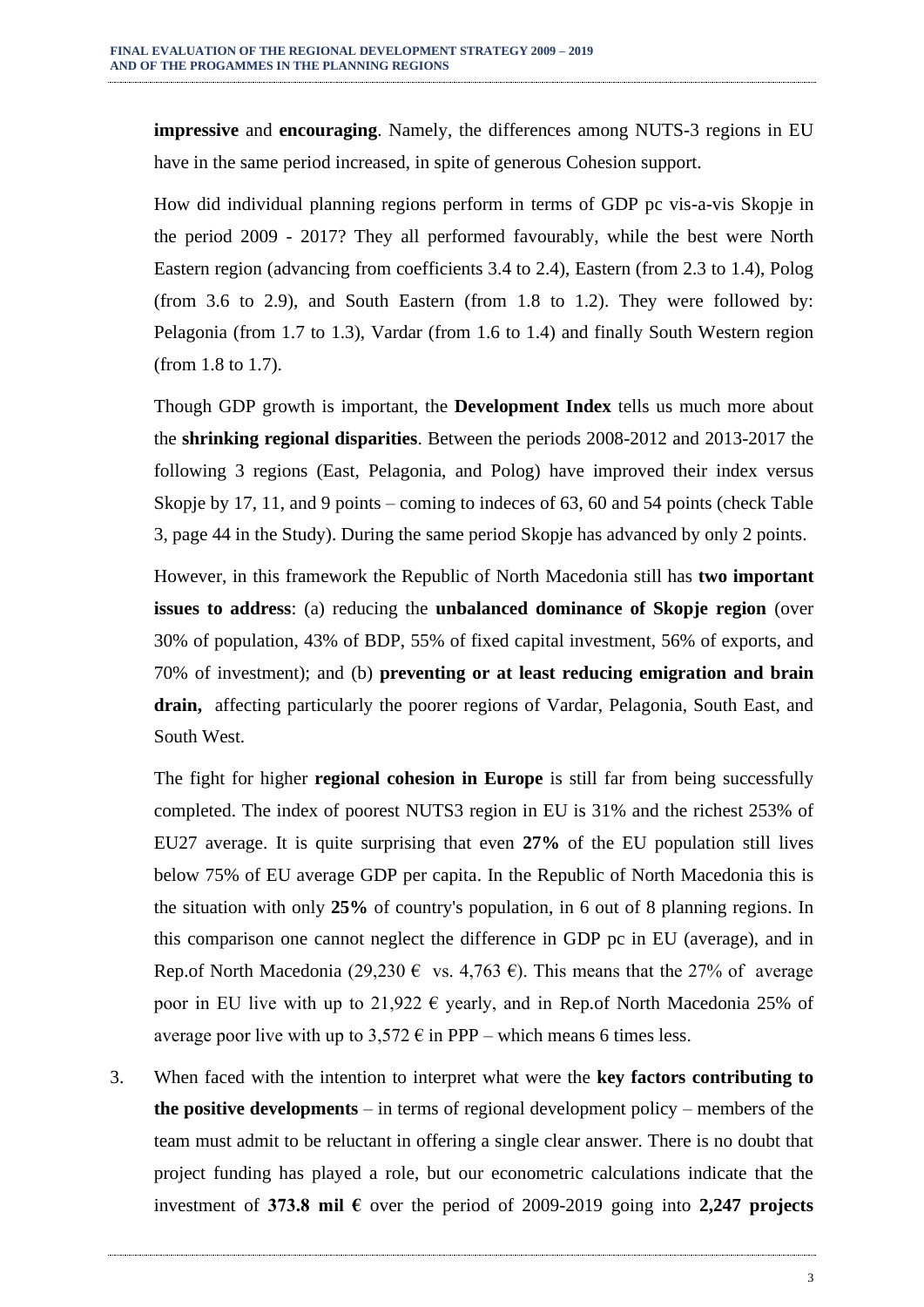(when measured as impact factor on growth of GDP being 0.05) were primarily of **a facilitating and enabling nature.** If the **1% GDP committment** were fulfilled – bringing the total figure 5-7 times higher – in most cases, and depending on the choice of projects to be funded, the final impact, though certainly greater, would probably remain of the same nature. Why are we saying this? Simply since we wish to emphasize that the function of development (not just growth creation) would have been stronger, had the public investment been focussed more strongly on priorities cpable of changing the structure of regional, and consequently national economy. These priorities, however were unfortunately described in the National Development Strategy, as well as in Regional Development Strategy in a **rather generic fashion.** And it should be emphasized that the quality of any strategy depends largely on the proper **selection of priorities** and **actual focus on these during implementation**.

4. Looking at **where the investment funds have been directed in terms of set priorities**, it is important to remind ourselves that during the period 2009-2018 among the **1,562 projects funded by line ministries**, 80% of them were in the following three priorities categories: **1.7 environment** (37%), **1.5 creating competitive advantage** (26%), and **1.4 raising quality of human capital** (16%). From the second category of priorities the funded projects followed only two priority areas: **2.2 integration of urban and rural areas** (50%), and **2.4 raising level of social development** (50%).

This gives a general picture, and indicates where the actual priorities were positioned. There was not a single project in priority 1.1 (Promoting economic growth), and the smallest number (only 20 projects) in 1.2 (Developing contemporary and modern infrastructure). It is true that most of the **priority areas are labelled rather generically**, so there is an element of arbitrariness, under which area an individual project has been classified.

For comparison, the EU priorities defined in the **EU Territorial Agenda 2020** focuse on **4 priorities**: (a) promoting polycentric and balanced territorial development, (b) integration of cities, rural and areas with specific needs, (c) global competitiveness, and (d) improved connectivity for individuals, communities and entreprises.

The **Ministry of Local Self-Government** has funded in the same period **682 projects**, but of a different nature: over 60% of projects were in the priority 1.2 - **Infrastructure**, and 20% in priority 1.1 - **Promoting economic growth**. The second strategic objective, greater demographic, economic, social and spatial cohesion between and within the planning regions was executed almost exclusively into priority domain **2.2 - building**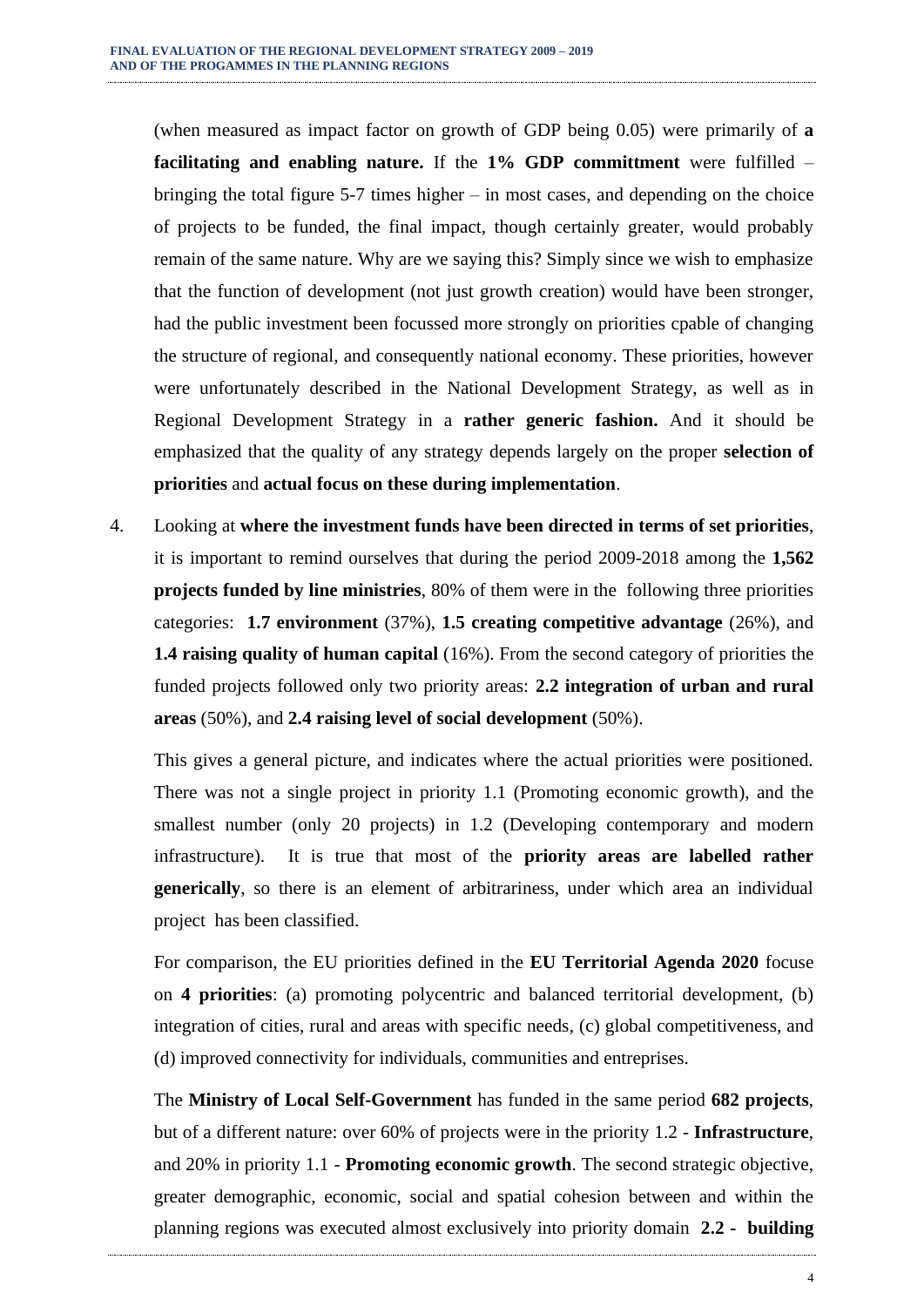**functional spatial structures for better integration of urban and rural areas in the planning regions** were addressed by 90 % of the projects. The other strategic priorities 2.1; 2.3; and 2.4 were addressed by only 10 % of projects. The priorities 2.5; 2.6 and 2.7 were not addressed at all.

It was difficult to make relevant and **valid evaluation of the effectiveness and efficiency of the projects**. The official reports of the Councils of the planning regions record the implementation and delivery of the projects by three different approaches. The **first approach** records the projects by the following elements: (1) medium-term objective, (2) "Measure" ('merka'), (3) type of activities, and (4) number of activities. The **second approach** records the projects by the following elements: (1) medium-term objective; (2) 'merka''; (3) indicator;(4) output results and the **third approach** records the projects by the following elements: (1) Priority; (2) 'merka'; (3) project; (4) the main partner, (5) budget, and (6) result.

These reports unfortunately do not contain unified, complete, and standardised information about key partners, relevant and valid indicators, locations, finance and results.

The highest number of projects were funded in the Southwest region, 14%, followed by the East region, 14% and Pelagonia region with 13%. The smallest number of projects were allocated into Skopje region with 11%. The average total number of projects per region was 162.75, with a standard deviation of 9.78 projects, and a coefficient of variation of 6.01%, which also indicates that the allocation of the projects was executed equally and with a consistently balanced approach.

- 5. With our econometric research it has been calculated that **coefficient of correlation between GDP growth and volume of public investment** in the Rep. of North Macedonia during the past decade remained modest at **0.05**, meaning that the direct impact was only at the order of **5%**. This may be rather low, but should not be interpreted as if it didnot matter, primarily through these investments' secondary and tertiary impacts. Undoutedly, these investments did contribute to better living and working conditions in the respective regions, enhancing the quality of living conditions, which certainly increases the motivation of people to contribute to the progress of their community, thereby of their region, and finally the country.
- 6. Having mentioned the online Survey (156 respondents), as well as its limitations, we still wish to refer to some results, which gave us support in formulating conclusions and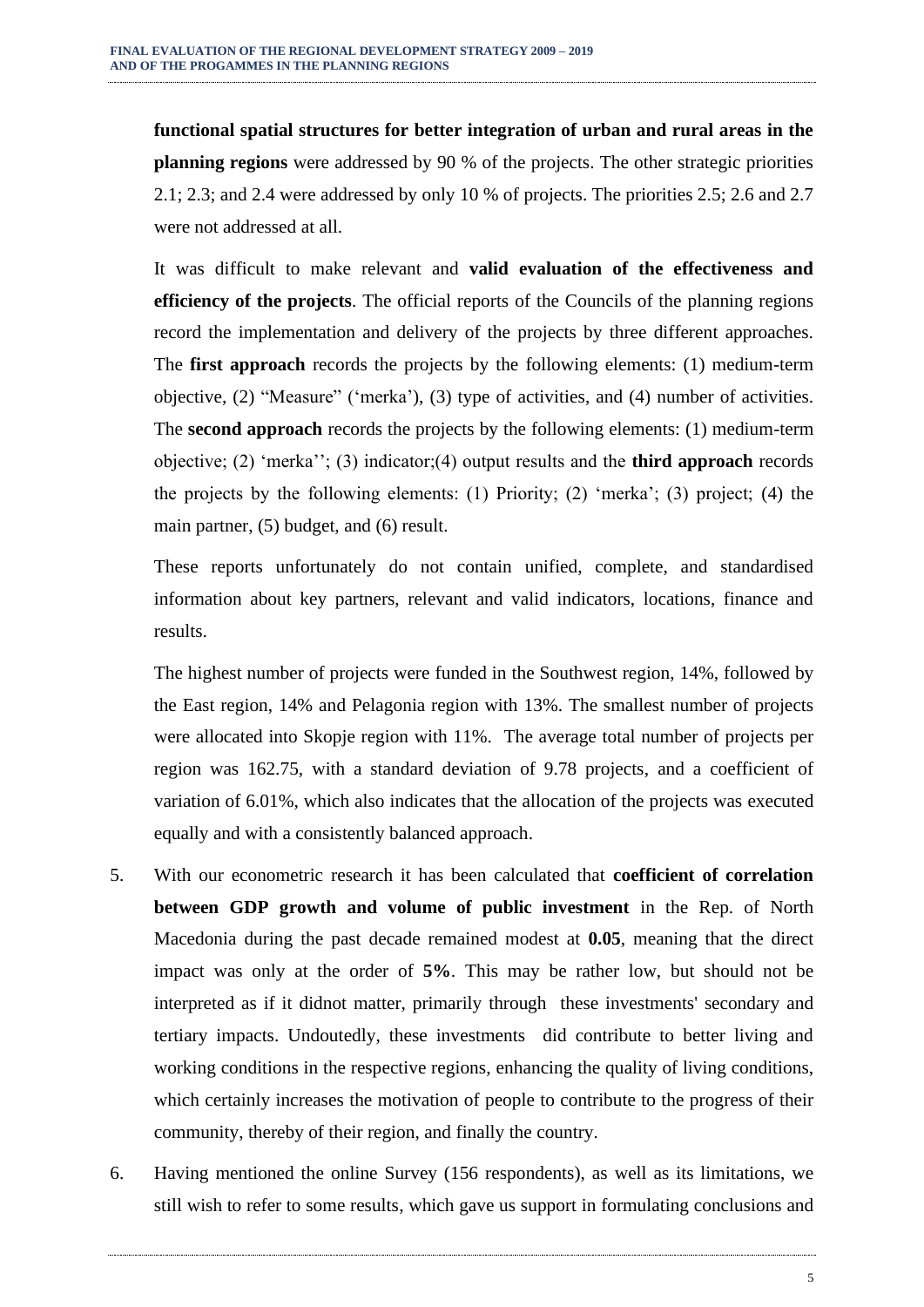preparing recommendations. On the question of the main **reasons for lack of regional balance** (among 8 options) most respondents ranked highest: "The ineffective development strategies and plans", followed by "Quality of infrastructure", and "Conflicts and differences between political parties and absence of national interest." Among the **priority expectations** from cohesion policy the respondents selected: "Stable growth and socio-economic development", "Better standard of living", and "Better education, health and other services". Particularly as there were rather small differences in most frequent answers among regions, age groups and ethnic background, **messages from the survey should not be ignored**.

- 7. In order to present an overall picture, based on our research, **the following points should be singled out** – making no mistake, that these type of critical observations could also be addressed to most European countries:
	- 7.1. We have identified **a gap** between the **generally declared intention** of the government to reduce regional disparities, and the **introduced implementation policies and instruments**. This gap is reflected particularly in:
		- *(a) the volume of funding, having failed the adopted 1% GDP;*
		- *(b) modest harmonisation between Regional Development, and National Development strategies;*
		- *(c) Ministry of Local Self-Government was left in a secondary position, except partly in project funding;*
		- *(d) no special economic instruments were developed in favour of poorer regions;*
		- *(e) reporting on projects implementation has been reduced to a shere and incomplete formality.*
	- 7.2 This gap (or at least some of its elements) could be interpreted in the context of **modest public awareness** and **insufficient political will** to make reduction of regional disparities **a top national priority**, and limited interaction of government/administrative bodies (including National and Regional Councils) with various segments of interested public, including business community, and insufficient communication activities – presenting the broader benefits of regional development policies for the country's future.
	- 7.3 The government of the Republic of North Macedonia has not designed national development strategies sufficiently in line with the **modern, innovation-led development paradigm,** neither decided for heavier emphasis on development priorities linked to the natural advantages of the country, with undisputable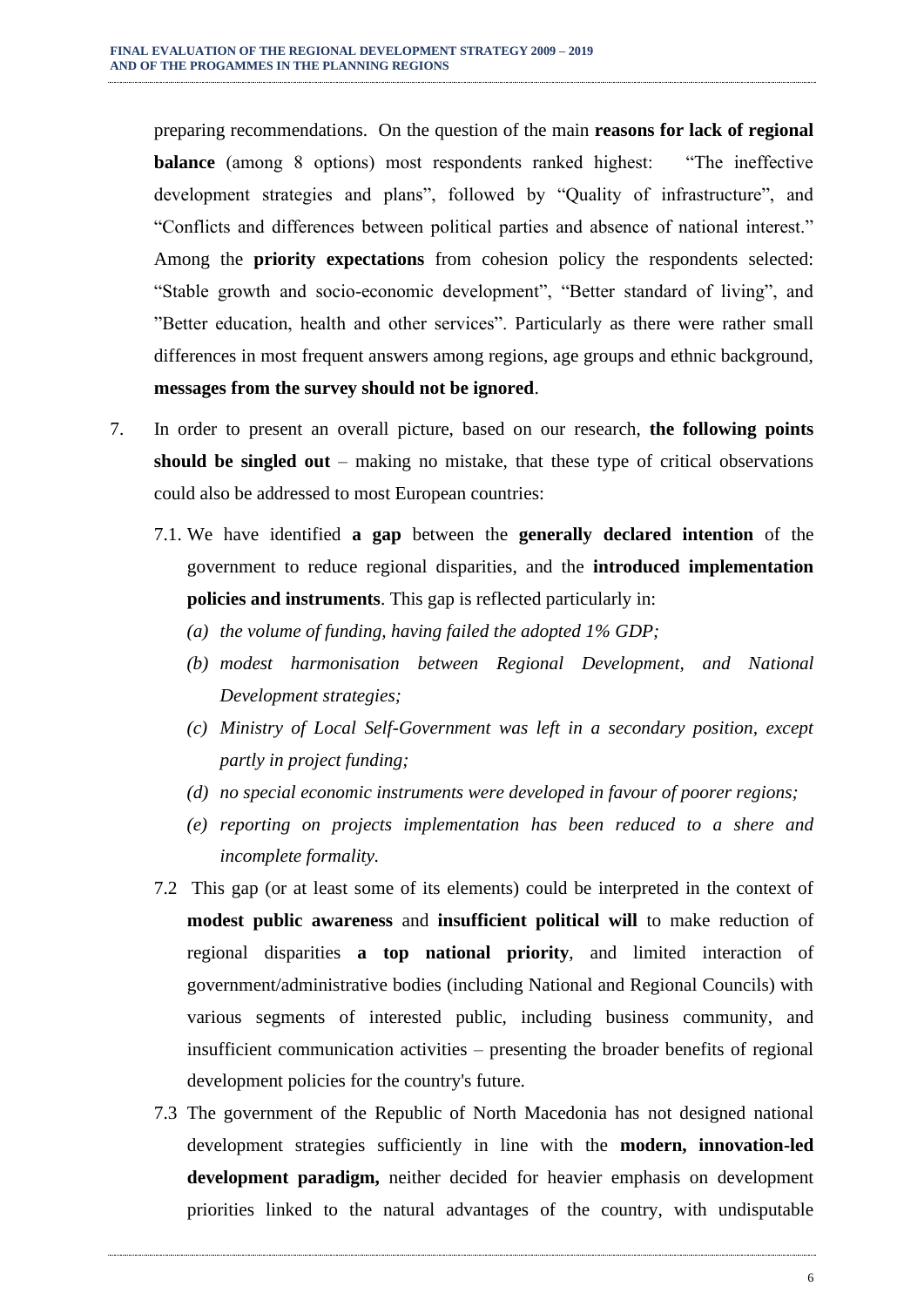potential for **agriculture and tourism**. By applying proper analytical tools, like SWOT and PESTLE, it should become evident that going into this direction is absolutely necessary.

- 7.4 **System of priorities** for providing public funding for regional development projects has been formulated rather generically, **not reflecting sufficiently the target of reducing regional development disparities**. Therefore it allowed regions to receive public funding for projects not necessarily of this nature, but obviously represented priority needs of the respective region/municipality.
- 7.5 **Human capital development deserves more attention** and it is not just about encouraging half of young population to obtain university diplomas, but intensely closing the skills gap, by preparing people for the jobs of tomorrow (not yesterday). This should be more closely **coordinated with regional development policies**, otherwise educated young people move to Skopje, or even worse, emigrate – creating a double loss for their own region and the country.
- 7.6 **Spatial and urban planning** has not been fully and properly integrated into the Regional Development Strategy and its implementation – from national to local level. Advanced countries are making great advantage of optimal space and urban planning and management, as illustrated with a model EC21 – EcoCommunity, as presented in the Annex IV of the Study.
- 7.7 An important instrument to support reduction of regional disparities is **a transparent concept of polycentrism**. Although this may create some concerns in multi-ethnic countries, if done properly, it does not have to create the impression of territorial divisions, but should serve in **building trust between ethnic communities** - living within a country, and sharing in processes of governance. Opening some ministries outside Skopje in such constructive spirit could serve confidence-building purposes.
- 7.8 As the planning regions are becoming increasingly an organic entity for addressing all aspects of socio-economic development: from education to infrastructure, it might be adviseable to **give them more conventional names**, using the names of relevant mountains, lakes, etc. The geographic denominations appear somewhat artificial, and it might be adviseable to reduce the number of regions – making them more sustainable and easier to balance.
- 8. Members of the team are fully aware that more research will be needed to help all those responsible for preparing the next Regional Development Strategy 2020-2030 of the